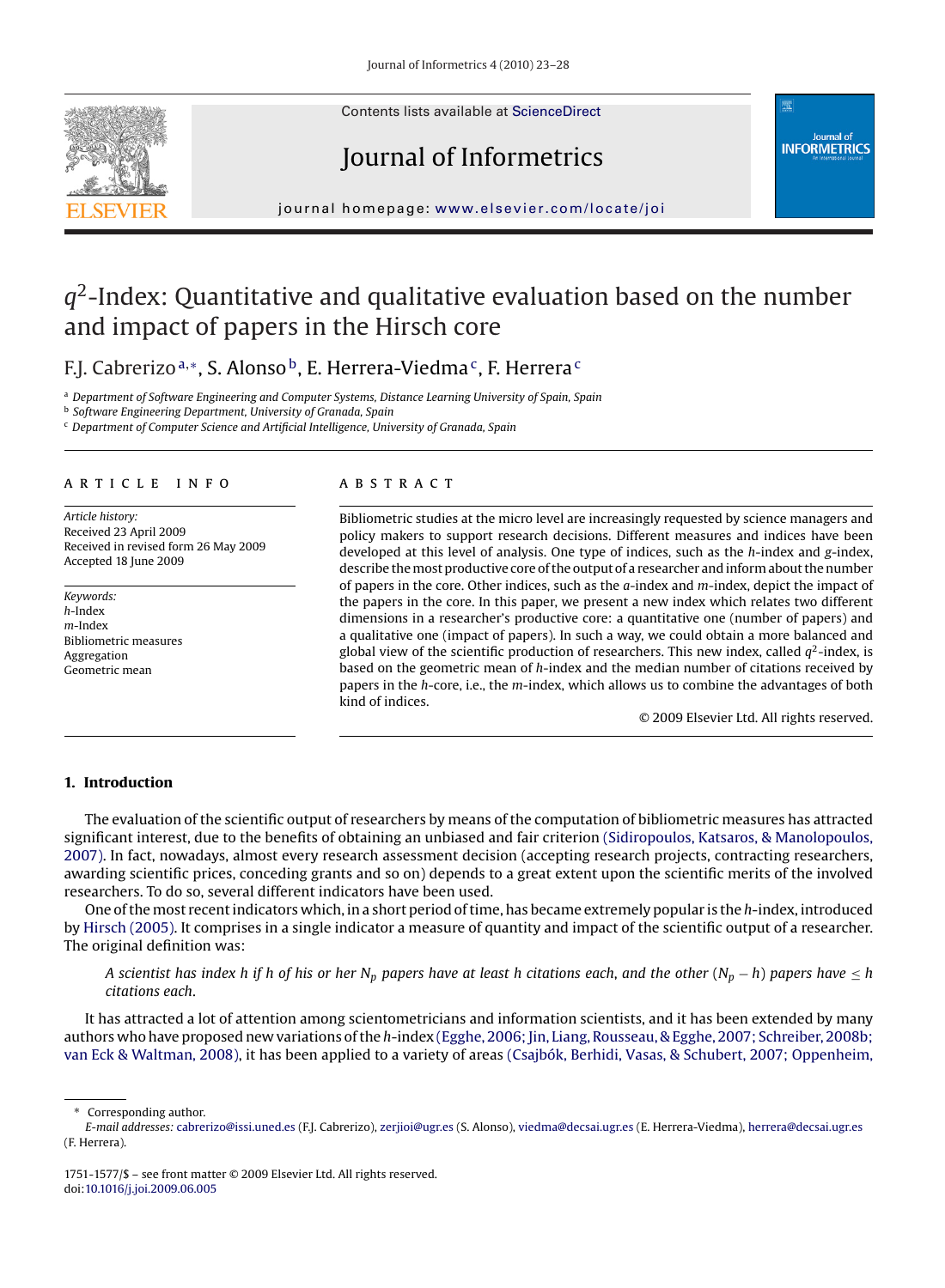[2007; Rodriguez, Janssens, Debackere, & De Moor, 2008; Vanclay, 2008\)](#page-4-0) and it has been analyzed in some studies [\(Egghe,](#page-4-0) [2008; Rousseau, 2008; Ye & Rousseau, 2008\). F](#page-4-0)urthermore, [Egghe \(2010\)](#page-4-0) and [Alonso, Cabrerizo, Herrera-Viedma, and Herrera](#page-4-0) [\(in press-a\)](#page-4-0) have developed two review papers about the *h*-index, and a comprehensive list of *h*-index related publications and additional descriptions on the topic can be found at the web page: <http://sci2s.ugr.es/hindex>.

[Burrell \(2007\)](#page-4-0) points out that the *h*-index identifies the most productive core of an author's output in terms of the most cited papers. For this core, consisting of the first *h* papers, [Rousseau \(2006\)](#page-4-0) introduced the term *Hirsch core* (*h*-core), which can be considered as a group of high-performance publications with respect to the scientist's career [\(Jin et al., 2007\). T](#page-4-0)aking into account the *h*-core and according to the results of the analysis developed by [Bornmann, Mutz, and Daniel \(2008\), t](#page-4-0)wo types of indices can be assumed:

- The first type of indices describe the most productive core of the output of a researcher and inform about the number of papers in the core. For example, the *<sup>h</sup>*-index [\(Hirsch, 2005\),](#page-4-0) *<sup>g</sup>*-index [\(Egghe, 2006\),](#page-4-0) hg-index [\(Alonso, Cabrerizo, Herrera-](#page-4-0)Viedma, [& Herrera, in press-b\)](#page-4-0) and  $h^{(2)}$ -index [\(Kosmulski, 2006\).](#page-4-0)
- The second type of indices depict the impact of the papers in the core. For example, the *a*-index [\(Jin, 2006\),](#page-4-0) *m*-index [\(Bornmann et al., 2008\),](#page-4-0) *ar*-index [\(Jin et al., 2007\)](#page-4-0) and  $h_w$ -index [\(Egghe & Rousseau, 2008\).](#page-4-0)

[Bornmann et al. \(2008\)](#page-4-0) indicate that the two index types stand for very different dimensions of the scientist's research output, but they can complement each other very well, and they state:

... *we propose the use of any pair of indices as a meaningful indicator for comparing scientists*, *where one index relates to the number of papers in a researcher's productive core* (*namely*, *the h-index or g-index – that is*, *one of the indices with the highest loadings on this factor in the factor analysis*) *and the other index relates to the impact of the papers in a researcher's productive core* (*namely*, *the a-index or m-index – that is*, *one of the indices with the highest loadings on this factor in the factor analysis*).

Following this idea, we propose combining both types of indices using the geometric mean as aggregation operator and, in such a way, to combine the advantages of both types of indices while minimizing their drawbacks.

The aim of this paper is to define a new index to characterize the scientific output of researchers, called  $q^2$ -index, which is based on the geometric mean of an index describing the number of the papers (quantitative dimension of a researcher's productive core) namely, the *h*-index and an index depicting the impact of the papers (qualitative dimension of a researcher's productive core) specifically, the median number of citations received by papers in the *h*-core, i.e., the *m*-index.

To do so, the paper is set out as follows. In Section 2, we introduce the *h*- and *m*-indices, as well as we point out some of their most interesting properties and drawbacks. In Section [3, w](#page-2-0)e present the new index for evaluation purposes, the  $q^2$ -index, and we discuss its properties. Section [4](#page-2-0) presents a practical example in which the new index is applied and where some of its benefits are shown. Finally, some concluding remarks are pointed out in Section [5.](#page-4-0)

### **2. Preliminaries: the** *h***- and** *m***-indices**

The main advantage of the *h*-index is that it combines a measure of quantity and impact in a single indicator, aspects that traditionally have been measured separately by using different indicators. Another benefit of this indicator is that it is quite simple to compute from the citation data available through the [ISI Web of Science \(online resource\)](#page-4-0) of the ISI Web of Knowledge. The *h*-index has been proven to be robust in the sense that it is insensitive to a set of lowly cited papers [\(Vanclay,](#page-5-0) [2007\). A](#page-5-0)dditionally, increasing the *h*-index is difficult as each unit increment implies receiving citations in a larger number of papers. Moreover, the *h*-index is insensitive to one or several outstandingly highly cited papers (which is usually considered as a drawback).

However, the *h*-index presents other drawbacks that have been pointed out in the literature [\(Bornmann & Daniel, 2007;](#page-4-0) [Bornmann et al., 2008; Costas & Bordons, 2007; Jin et al. 2007\). T](#page-4-0)o overcome these issues, several authors have proposed several variants of the *h*-index, each of them usually centering its attention on a particular aspect of the *h*-index [\(Egghe,](#page-5-0) [2006; Jin et al., 2007; Schreiber, 2007a, 2007b, 2008b; van Eck & Waltman, 2008\). O](#page-5-0)ne of the *h*-related indices is the called *m*-index. This index, presented by [Bornmann et al. \(2008\), w](#page-4-0)as designed to depict the impact of the papers in the core, while the *h*-index describes the most productive core of the output of a researcher and informs about the number of papers in the core.

**Example 1.** Suppose that we want to compare the scientific production of two different researchers. The first researcher has published 20 papers, with the following citation record: 47, 42, 37, 36, 21, 18, 17, 16, 16, 16, 15, 13, 13, 13, 13, 12, 12, 12, 12 and 11. The second researcher has published 20 papers, with the following citation record: 20, 20, 18, 18, 17, 15, 14, 14, 13, 13, 13, 13, 13, 12, 12, 11, 10, 9, 7 and 5. According to the Hirsch definition, both have a *h*-index of 13, while it is obvious that the production of the first researcher has a higher impact. The problem is that the *h*-index only takes into account the number of papers in the core, but not the impact of each paper in the core.

The *m*-index [\(Bornmann et al., 2008\)](#page-4-0) is defined as the median number of citations received by papers in the *h*-core. The median is described as the number separating the higher half of a sample from the lower half. Therefore, in this case, the median can be found by arranging all the number of citations received by paper in the *h*-core in decreasing order and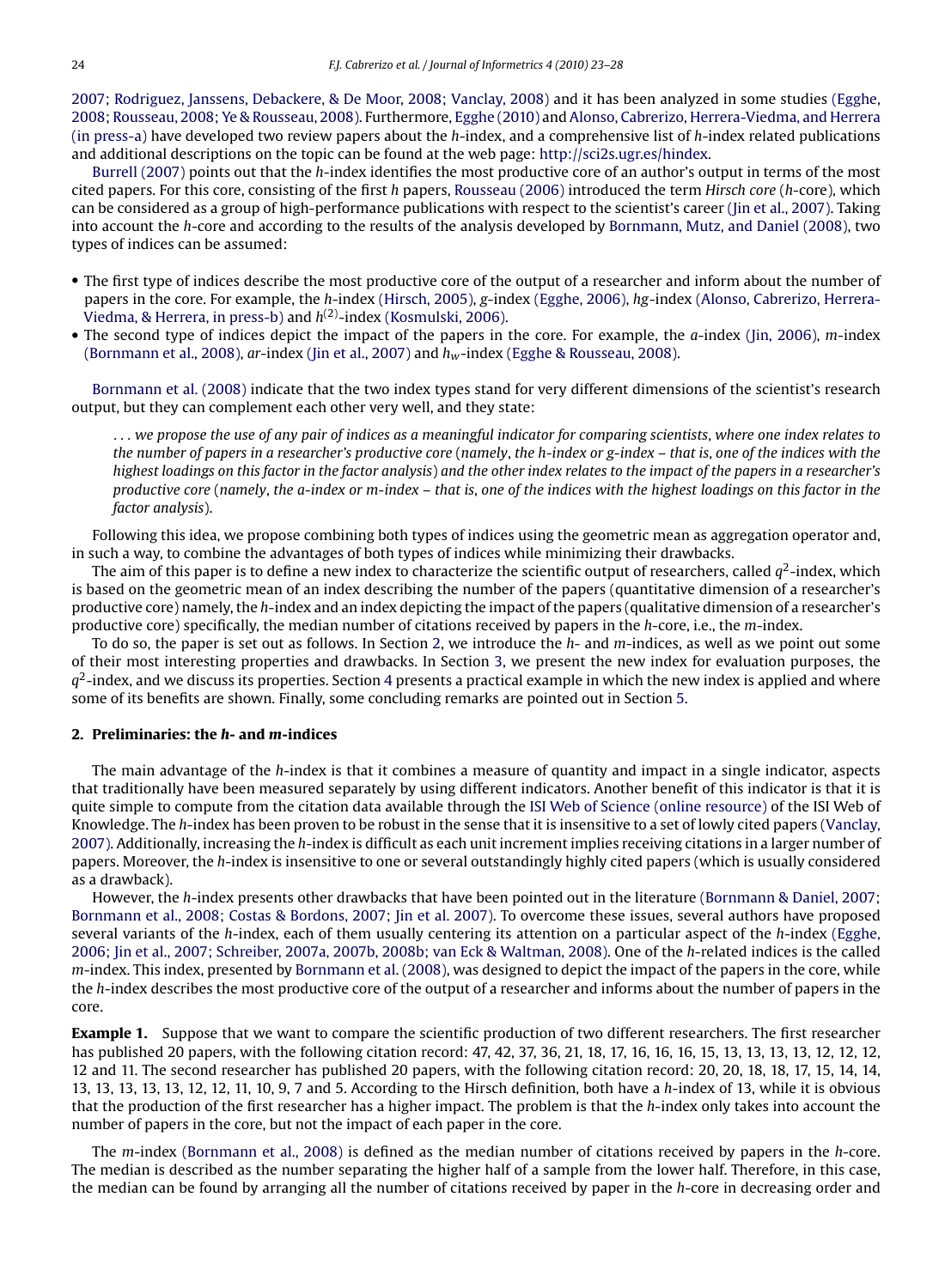<span id="page-2-0"></span>selecting the middle one. The *m*-index uses the median instead of the arithmetic average because the distribution of citation counts is usually skewed [\(Bornmann et al., 2008\).](#page-4-0)

It is easy to prove that m <sup>≥</sup> h. However, although the *<sup>m</sup>*-index is successful in evaluating the production of a researcher incorporating the actual citations of his/her papers in the *h*-core, it also presents some drawbacks that have to be taken into account.

**Example 2.** Suppose that we want to compare the scientific production of two different researchers. The first researcher has published 8 papers with the following citation record: 23, 20, 19, 12, 7, 4, 3 and 1. The second researcher has published 15 papers, with the following citation record: 78, 54, 37, 30, 23, 17, 16, 13, 13, 12, 11, 9, 8, 5 and 3. The *m*-index of first researcher is 19, whereas the *m*-index of second researcher is 17. However, the scientific production and the number of papers in the core of the second researcher is much greater than the first researcher's one, as it is proven by their *h*-indices (11 and 5, respectively). Furthermore, if we include a third researcher with a citation record similar to the one of the second researcher but with higher citation rates for his first papers (148, 102, 76, 30, 23, 17, 16, 13, 13, 12, 11, 9, 8, 5 and 3) we can observe that they have the same *m*-indices. It shows that a few exceptional papers have no influence at all on the *m*-index.

#### **3. The q2-index: a new index for evaluation purposes**

In this section, we present the  $q^2$ -index. It is based on the geometric mean of a quantitative measure (the *h*-index) and a qualitative measure (the *m*-index) of *h*-core. The *h*-index is used because it is robust and describes the number of the papers (quantitative dimension) in a researcher's productive core, while the *m*-index is used because it depicts the impact of the papers (qualitative dimension) in a researcher's productive core and because it correctly deals with citation distributions which are usually skewed. It can be noticed that the  $q^2$ -index is based on two indices which stand for different dimensions of the scientist's research output. Therefore, it obtains a more global view of the scientific production of researchers.

We use the geometric mean because, among its properties, it is easy to compute, it is easily understandable in geometric terms (see [Alonso et al., in press-b\),](#page-4-0) it is not influenced by extremely higher values, and thus, it obtains a value which fuses the information provided by the aggregated values in a more balanced way than other aggregation operators.

The <sup>q</sup>2-index of a researcher is computed as the geometric mean of his/her *<sup>h</sup>*- and *<sup>m</sup>*-indices, that is:

$$
q^2 = \sqrt{h \cdot m}
$$

It is trivial to demonstrate that  $h \le q^2 \le m$  and that  $q^2 - h \le m - q^2$ , that is, the  $q^2$ -index corresponds to a value nearer to *h* than to *m*. This property can be seen as a penalization of the *m*-index in the cases of a very low *h*-index.

**Example 3.** In this example, we make use of the data from Example 2. The  $q^2$ -index of the first researcher is  $\sqrt{5 \cdot 19} = 9.75$ <br>(b = 5, m = 19) and the  $q^2$  index of the second researcher is  $\sqrt{11 \cdot 17} = 13.67$  (b =  $\frac{1}{(h+5, m-19)}$  and the  $q^2$ -index of the second researcher is  $\sqrt{11 \cdot 17} = 13.67$  (*h* = 11, *m* = 17). It can be seen how de  $q^2$ -index has minimized the effect of a binh *m*-index in the case of a low *h*-index has minimized the effect of a high *m*-index in the case of a low *h*-index.

Some advantages of this new index are the following:

- It is very simple to compute once the *h* and *m*-indices have been obtained.
- It provides more granularity than the *h*-index: The *h*-index only takes integer values (while the  $q^2$ -index takes real ones) and, additionally, it is usual to find many cases researchers with very different citation records and production with the same *h*-index. Moreover, to increase the *h*-index of a researcher is more difficult than to increase the  $q^2$ -index, as any increase in any of the *h*- or *m*-indices implies an increase in the  $q^2$  index.
- It takes into account both the quantitative and qualitative dimensions of the researcher's productive core and, therefore, it obtains a more global and balanced view of the scientific production of researchers than if we use the *h*- and *m*-indices separately.

#### **4. Case of study based on researchers in fuzzy logic and soft computing**

In this section, we analyze the behavior of the  $q^2$ -index and show its benefits in comparison with the  $h$ - and  $m$ -indices in a real world example where some authors specialized in the fuzzy logic field are compared. Two of the most well recognized journals in the topic are *Fuzzy Sets and Systems* [\(Dubois & de Baets, online resource\)](#page-4-0) and *IEEE Transactions on Fuzzy Systems* [\(Pal, online resource\). F](#page-4-0)urthermore, we study the correlation among these indices.

In [Merigó and Gil-Lafuente \(2009\), t](#page-4-0)he top authors in the fuzzy logic field, obtained from the ISI Web of Knowledge are presented. We part from the fifteen most cited researchers and we compute the *<sup>h</sup>*-, *<sup>m</sup>*- and <sup>q</sup>2-indices for each one of them. In [Table 1, w](#page-3-0)e rank the different researchers according to the *h*-, *m*- and  $q^2$ -indices. This information has been collected in May 2009 from the Science Citations Index provided by Thomson Scientific in the ISI Web of Science (WoS).

We should point out that the  $q^2$ -index provides more granularity than any of the  $h$ - and  $m$ -indices separately. This is an advantage as it allows to provide a better rank between the researchers. Furthermore, we can see that the  $q^2$ -index presents a better characterization of the scientific output of the researchers: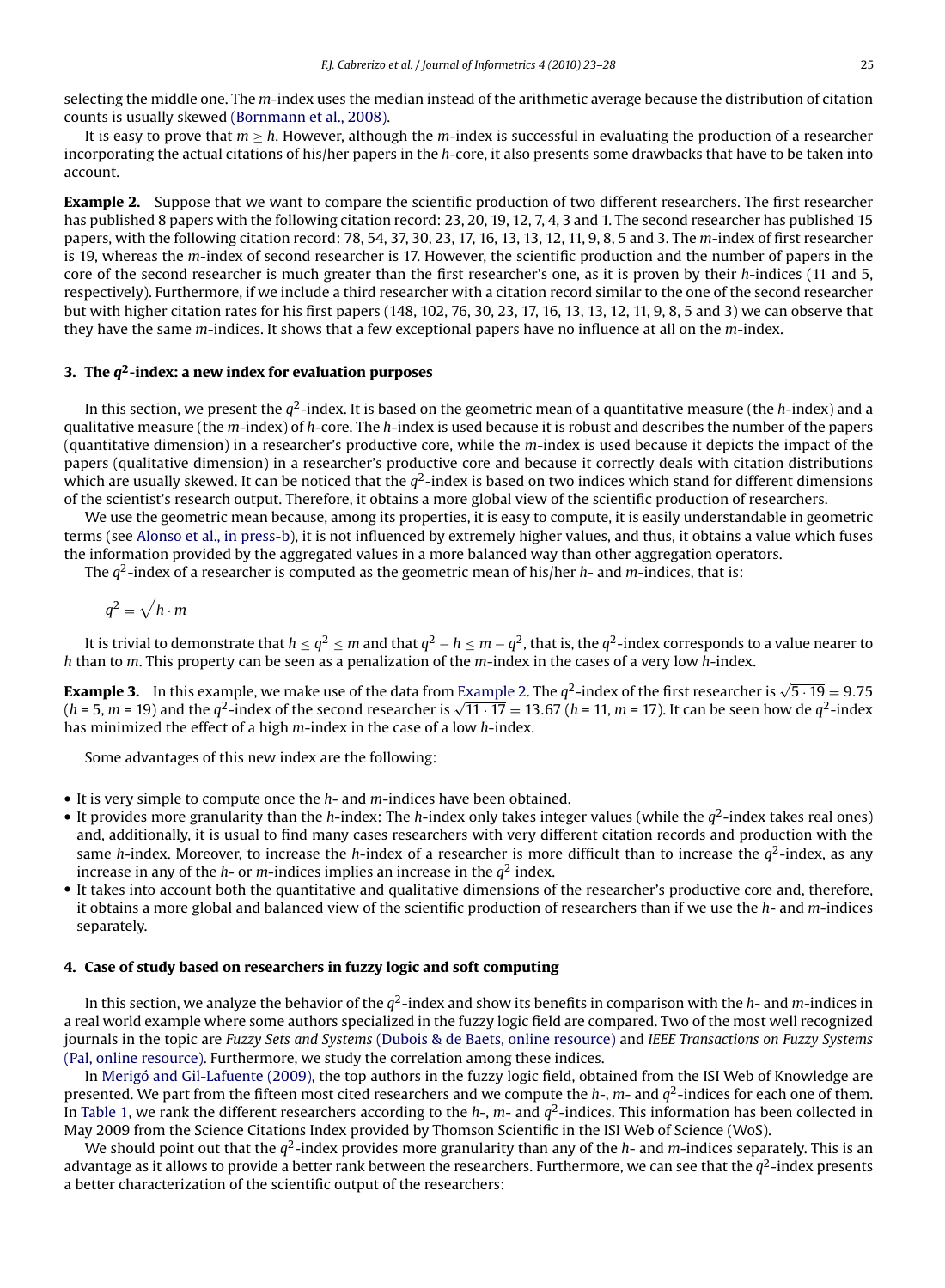<span id="page-3-0"></span>

|              | h  |              | m   |              | $q^2$ |
|--------------|----|--------------|-----|--------------|-------|
| H. Prade     | 45 | L.A. Zadeh   | 186 | L.A. Zadeh   | 79.52 |
| R.R. Yager   | 41 | M. Sugeno    | 78  | H. Prade     | 57.31 |
| D. Dubois    | 41 | D. Dubois    | 75  | D. Dubois    | 55.45 |
| J.C. Bezdek  | 39 | J.C. Bezdek  | 74  | R.R. Yager   | 54.35 |
| F. Herrera   | 38 | H. Prade     | 73  | J.C. Bezdek  | 53.72 |
| L.A. Zadeh   | 34 | H. Ishibuchi | 73  | F. Herrera   | 49.70 |
| J.M. Mendel  | 33 | R.R. Yager   | 72  | W. Pedrycz   | 45.96 |
| W. Pedrycz   | 33 | F. Herrera   | 65  | H. Ishibuchi | 45.21 |
| S.K. Pal     | 28 | W. Pedrycz   | 64  | J.M. Mendel  | 44.12 |
| H. Ishibuchi | 28 | J.M. Mendel  | 59  | M. Sugeno    | 40.47 |
| J.J. Buckley | 27 | S.K. Pal     | 45  | S.K. Pal     | 35.50 |
| N.R. Pal     | 22 | J.J. Buckley | 44  | I.I. Buckley | 34.47 |
| M. Sugeno    | 21 | N.R. Pal     | 39  | N.R. Pal     | 29.29 |
| D.A. Linkens | 21 | R. Lowen     | 38  | D.A. Linkens | 28.25 |
| R. Lowen     | 20 | D.A. Linkens | 38  | R. Lowen     | 27.57 |

#### **Table 2**

Spearman's rank-order correlation coefficients  $\rho$ .

|                      | ,,              | m                        |       |
|----------------------|-----------------|--------------------------|-------|
|                      | 1.000           | 0.576                    | 0.907 |
| m                    | $\qquad \qquad$ | 1.000                    | 0.818 |
| $\sqrt{2}$<br>$\sim$ | $\qquad \qquad$ | $\overline{\phantom{m}}$ | 1.000 |

- For example, if we compare N.R. Pal with respect to M. Sugeno, we notice that they present a similar *h*-index (22 and 21, respectively) while their *m*-indices are quite different (39 and 78, respectively). This is detected by the  $q^2$ -index, which awards M. Sugeno with respect to N.R. Pal.
- Similarly, if we compare H. Ishibuchi with respect to R.R. Yager, we notice that they present a similar *m*-index (73 and 72, respectively), while their *h*-indices are very different (28 and 41, respectively). This also is detected by the  $q^2$ -index, which awards R.R. Yager with respect to H. Ishibuchi.
- Fuzzy set theory appeared in 1965 with the L.A. Zadeh's seminal paper [\(Zadeh, 1965\). O](#page-5-0)bviously, the most cited researcher is L.A. Zadeh, as it is shown in [Merigó and Gil-Lafuente \(2009\)](#page-4-0) and it is proved by his high *m*-index. However, the *h*-index does not show the leading position of L.A. Zadeh while his  $q^2$ -index ranks him in the first position with a softened distance respect to the following experts in fuzzy research, such as H. Prade, D. Dubois and R.R. Yager, which have a higher *h*-index.

The *h*- and *m*-indices, when are considered separately, do only take into account either the number of the papers in a researcher's productive core or the impact of the papers in a researcher's productive core. However, the  $q^2$ -index distinguishes better among researchers because it merges both the quantitative and qualitative dimensions of the papers in the productive core.

The fact that the *h*- and *m*-indices measure very different dimensions of the scientist's research output can be proved by the weak correlation between these indices. To quantify it, as it is not clear whether the values of the indices follow a normal



**Fig. 1.** Scatter plot of  $h$ - and  $m$ -indices versus  $q^2$ -index.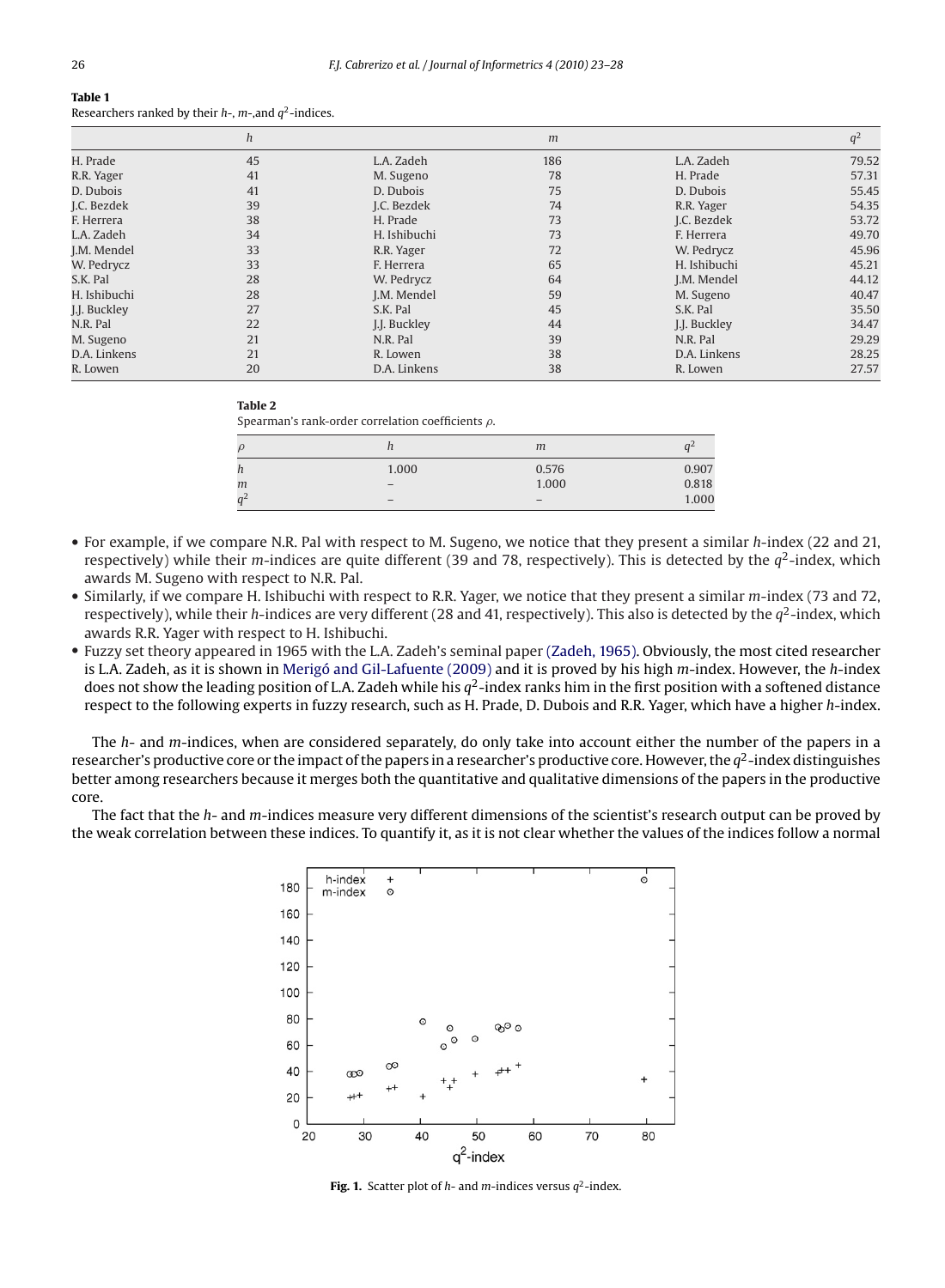<span id="page-4-0"></span>distribution, we have computed Spearman's rank-order correlation coefficients ρ (Demsar, 2006; García & Herrera, 2008;<br>Schreiber 2008a), In Table 2, we show the Spearman's rank-order correlation coefficients among all the Schreiber, 2008a). In [Table 2, w](#page-3-0)e show the Spearman's rank-order correlation coefficients among all the studied indices for this example.

The correlation between the *h*- and *m*-indices is 0.576, which is quite low and can be explained because the *h*-index of some researchers is low while the *m*-index is high: a few papers in their *h*-core have received many citations and, therefore, the median number of citations received by papers in the *<sup>h</sup>*-core is also high. However, the correlation between the <sup>q</sup>2- and *h*-indices is 0.907 and between the  $q^2$ - and *m*-indices is 0.818, i.e., the correlation between the new index, the  $q^2$ -index, and the *h*- and *m*-indices is high. The low correlation between the *h*- and *m*- indices, and the high correlation among both *<sup>h</sup>*- and *<sup>m</sup>*-indices and q2-index, shows how the q2-index efficiently merges the information provided by *<sup>h</sup>*- and *<sup>m</sup>*-indices separately. To visualize the correlation among the indices, [Fig. 1](#page-3-0) shows the  $h$ - and  $m$ -indices in dependence on the  $q^2$ -index.

Hence, the weak correlation between the *h*- and *m*-indices justifies the use of the  $q^2$ -index, which satisfactorily combines both quantity and quality dimensions of *h*-core.

#### **5. Concluding remarks**

In this paper, we have presented a new index, the  $q^2$ -index, which is based on two indices which stand for very different dimensions of the scientist's research output: the *h*-index, which describes the quantitative dimension of the papers in the *h*-core, and the *m*-index, which depicts the qualitative dimension of the papers in the *h*-core. Furthermore, we have shown some good properties of this index by means of a real world example where some authors specialized in the fuzzy logic field are compared.

Finally, we point out the good behavior of the  $q^2$ -index, which provides a more balanced view of the scientific output of researchers and, consequently, we could evaluate them better.

#### **References**

- Alonso, S., Cabrerizo, F. J., Herrera-Viedma, E., & Herrera, F. (2009). *h*-Index: A review focused in its variants, computation and standardization for different scientific fields. *Journal of Informetrics*, *3*(4), 273–289.
- Alonso, S., Cabrerizo, F. J., Herrera-Viedma, E., & Herrera, F. (in press). *hg*-Index: A new index to characterize the scientific output of researchers based on the *h*- and *g*-indices. *Scientometrics*. [doi:10.1007/s11192–009-0047–5.](http://dx.doi.org/10.1007/s11192--009-0047--5)
- Bornmann, L., & Daniel, H. D. (2007). What do we know about the *h*-index? *Journal of the American Society for Information Science and Technology*, *58*(9), 1381–1385.
- Bornmann, L., Mutz, R., & Daniel, H. D. (2008). Are there better indices for evaluation purposes than the *h*-index? A comparison of nine different variants of the *h*-index using data from biomedicine. *Journal of the American Society for Information Science and Technology*, *59*(5), 830– 837.
- Burrell, Q. L. (2007). On the *h*-index, the size of the Hirsch core and Jin's A-index. *Journal of Informetrics*, *1*(2), 170–177.
- Costas, R., & Bordons, M. (2007). Advantages, limitations and its relation with other bibliometric indicators at the micro level. *Journal of Informetrics*, *1*(3), 193–203.
- Csajbók, E., Berhidi, A., Vasas, L., & Schubert, A. (2007). Hirsch-index for countries based on essential science indicators data. *Scientometrics*, *73*(1), 91– 117.
- Demsar, J. (2006). Statistical comparisons of classifiers over multiple data sets. *Journal of Machine Learning Research*, *7*(1), 1–30.
- Dubois, D., & de Baets, B. (Eds.) (online resource). Fuzzy sets and systems. <http://www.elsevier.com/locate/fss>.
- Egghe, L. (2006). Theory and practice of the *g*-index. *Scientometrics*, *69*(1), 131–152.
- Egghe, L. (2008). Examples of simple transformations of the *h*-index: Qualitative and quantitative conclusions and consequences for other indices. *Journal of Informetrics*, *2*(2), 136–148.
- Egghe, L. (2010). The Hirsch-index and related impact measures. *Annual Review of Information Science and Technology, 44*.
- Egghe, L., & Rousseau, R. (2008). An *h*-index weighted by citation impact. *Information Processing & Management*, *44*(2), 770–780.
- García, S., & Herrera, F. (2008). An extension on "Statistical comparisons of classifiers over multiple data sets" for all pairwise comparisons. *Journal of Machine Learning Research*, *9*(1), 2677–2694.
- Hirsch, J. E. (2005). An index to quantify an individual's scientific research output. In *Proceedings of the National Academy of Sciences of United States of America 102* (pp. 16569–16572).
- ISI Web of Science (online resource). [http://isiwebofknowledge.com/products](http://isiwebofknowledge.com/products_tools/multidisciplinary/webofscience/) tools/multidisciplinary/webofscience/.
- Jin, B. (2006). *h*-Index: An evaluation indicator proposed by scientist. *Science Focus*, *1*(1), 8–9.
- Jin, B. H., Liang, L. M., Rousseau, R., & Egghe, L. (2007). The R- and AR-indices: Complementing the *h*-index. *Chinese Science Bulletin*, *52*(6), 855–863.
- Kosmulski, M. (2006). A new Hirsch-type index saves time and works equally well as the original *h*-index. *ISSI Newsletter*, *2*(3), 4–6.
- Merigó, J. M., & Gil-Lafuente, A. M. (2009). An overview of fuzzy research in the ISI Web of knowledge. In: Proceedings of the World Congress on Engineering(WCE). London, England, pp. 43–48.
- Oppenheim, C. (2007). Using the *h*-index to rank influential British researchers in information science and librarianship. *Journal of the American Society for Information Science and Technology*, *58*(2), 297–301.
- Pal, N. (Ed.) (online resource). IEEE transactions on fuzzy systems. <http://ieeexplore.ieee.org/xpl/RecentIssue.jsp?punumber=91>.
- Rodriguez, V., Janssens, F., Debackere, K., & De Moor, B. (2008). On material transfer agreements and visibility of researchers in biotechnology. *Journal of Informetrics*, *2*(1), 89–100.
- Rousseau, R. (2006). New developments related to the Hirsch index. Industrial sciences and technology, Belgium. Available at [http://eprints.rclis.org/6376/.](http://eprints.rclis.org/6376/)<br>Rousseau, R. (2008). Woeginger's axiomatisation of the *h-*index 263–372.
- Schreiber, M. (2007a). A case study of the Hirsch index for 26 non-prominent physicists. *Annalen der Physik*, *16*(9), 640–652.
- Schreiber, M. (2007b). Self-citation corrections for the Hirsch index. *Europhysics Letters*, *78*(3), 30002.
- Schreiber, M. (2008a). An empirical investigation of the *g*-index for 26 physicists in comparison with the *h*-index, the *a*-index, and the *r*-index. *Journal of the American Society for Information Science and Technology*, *59*(9), 1513–1522.
- Schreiber, M. (2008b). A modification of the *h*-index: The *h(m)*-index accounts for multi-authored manuscripts. *Journal of Informetrics*, *2*(3), 211– 216.
- Sidiropoulos, A., Katsaros, D., & Manolopoulos, Y. (2007). Generalized hirsch *h*-index for disclosing latent facts in citation networks. *Scientometrics*, *72*(2), 253–280.